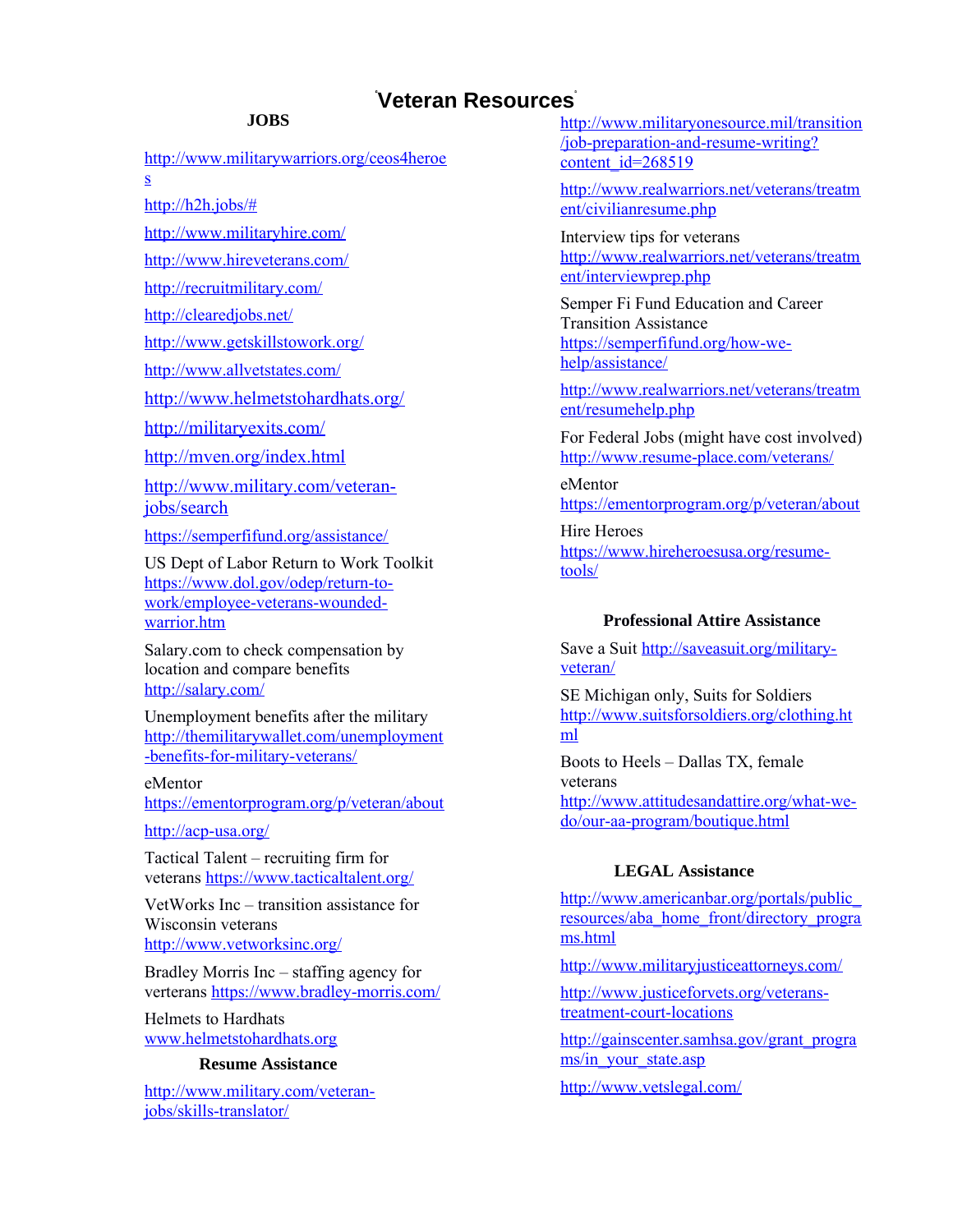Veterans treatment court mentors [http://www.justiceforvets.org/veteran](http://www.justiceforvets.org/veteran-mentor-courts)[mentor-courts](http://www.justiceforvets.org/veteran-mentor-courts)

Active duty only: GI Rights Hotline <http://girightshotline.org/>

For VA claims<https://vetadvocates.org/>

For MST cases <http://www.protectourdefenders.com/>

#### **Benefits**

Ebenefits homepage (where you can get a copy of your dd214, apply for benefits, check status on claims and appeals, add dependants and much more) [https://www.ebenefits.va.gov/ebenefits/hom](https://www.ebenefits.va.gov/ebenefits/homepage) [epage](https://www.ebenefits.va.gov/ebenefits/homepage)

MyHealthEVet track appointments, download your VA history, renew prescriptions and more <https://www.myhealth.va.gov/index.html>

Link to State Veteran's Benefits [http://www.military.com/benefits/veteran](http://www.military.com/benefits/veteran-state-benefits/state-veterans-benefits-directory.html)[state-benefits/state-veterans-benefits](http://www.military.com/benefits/veteran-state-benefits/state-veterans-benefits-directory.html)[directory.html](http://www.military.com/benefits/veteran-state-benefits/state-veterans-benefits-directory.html)

VA app store to access VA programs on your mobile phone <https://mobile.va.gov/appstore>

Mobile Apps for per diem pay and other needs

[http://militarylounge.com/#innovative-apps](#page-1-0)

Video on how to file for disability benefits with the VA

[https://www.youtube.com/watch?](https://www.youtube.com/watch?v=RSzX029_ohA) [v=RSzX029\\_ohA](https://www.youtube.com/watch?v=RSzX029_ohA)

Info on the VA claims process and how it works

[http://www.benefits.va.gov/COMPENSATI](http://www.benefits.va.gov/COMPENSATION/process.asp) [ON/process.asp](http://www.benefits.va.gov/COMPENSATION/process.asp)

Use a VSO to help file! Any DAV, VFW or AL post can help you OR you can use your appointed state and county Veteran Service Officer [www.nacvso.org](http://www.nacvso.org/)

[http://www.benefits.va.gov/BENEFITS/Ap](http://www.benefits.va.gov/BENEFITS/Applying.asp) [plying.asp](http://www.benefits.va.gov/BENEFITS/Applying.asp)

Apply for VA Health Care <https://www.vets.gov/healthcare/apply/> GI Bill Benefits <http://benefits.va.gov/gibill/>

Benefits that may be available to veterans and their families<http://explore.va.gov/>

### **Benefits Advocacy**

<http://www.nvlsp.org/>

National Association of Veterans Service Officers [www.nacvso.org](http://www.nacvso.org/)

<http://www.vfw.org/Assistance/>

[http://www.dav.org/veterans/find-your](http://www.dav.org/veterans/find-your-local-office/)[local-office/](http://www.dav.org/veterans/find-your-local-office/)

OASIS Group, for special operations personnel<http://oasisgrp.org/>

03XX Foundation – For USMC Infantry/Recon & FMF Corpsmen <https://03xx.org/about-us/>

### **Mentoring**

GallantFew: Intake form for veterans and veteran mentors <http://gallantfew.org/signup/>

SemperFi Fund Veterans2Veterans

Program:

<https://semperfifund.org/assistance/>

Warfighter Foundation Senior Marine Program

<span id="page-1-0"></span>[http://www.warfighterfoundation.org/senior](http://www.warfighterfoundation.org/senior-marine-program/) [-marine-program/](http://www.warfighterfoundation.org/senior-marine-program/)

VA Vet Center (staffed by vets in the community)

[http://www.va.gov/directory/guide/vetcente](http://www.va.gov/directory/guide/vetcenter_flsh.asp) [r\\_flsh.asp](http://www.va.gov/directory/guide/vetcenter_flsh.asp)

eMentor <https://ementorprogram.org/p/veteran/about>

ACP career guidance and mentoring <http://acp-usa.org/>

### **Housing**

VA's HUDVASH program for emergency housing program 1-877-4AID-VET

VA Supportive Services for Veteran Families also 1-877-4AID-VET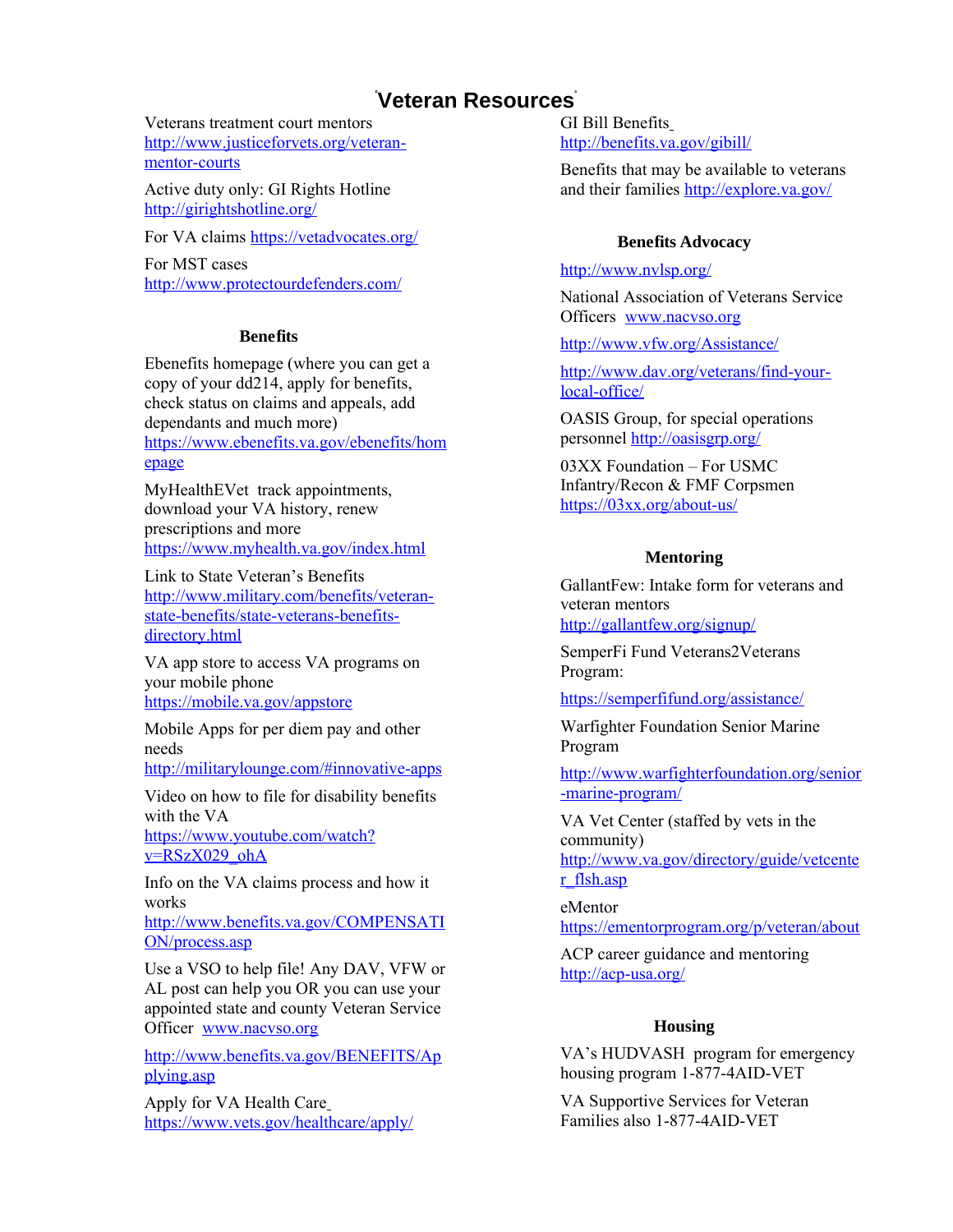US VETS (AZ, CA, MO, NV, TX, DC) [http://www.usvetsinc.org/programs](http://www.usvetsinc.org/programs-services/)[services/](http://www.usvetsinc.org/programs-services/)

213.542.2600

Vet Centers Readjustment program [http://www.va.gov/directory/guide/vetcente](http://www.va.gov/directory/guide/vetcenter_flsh.asp) [r\\_flsh.asp](http://www.va.gov/directory/guide/vetcenter_flsh.asp)

National Coalition for Homeless Veterans 1-800-VET-HELP

American Legion Homeless Veteran Task Forces Contacts List

[http://www.legion.org/homelessveterans/fin](http://www.legion.org/homelessveterans/findhelp) [dhelp](http://www.legion.org/homelessveterans/findhelp)

Los Angeles Homeless Services Authority HUDVASH info and criteria [http://lahsa.org/veteran\\_resources](http://lahsa.org/veteran_resources)

HUD portal for homelessness assistance

[http://portal.hud.gov/hudportal/HUD?](http://portal.hud.gov/hudportal/HUD?src=/program_offices/comm_planning/homeless) [src=/program\\_offices/comm\\_planning/hom](http://portal.hud.gov/hudportal/HUD?src=/program_offices/comm_planning/homeless) [eless](http://portal.hud.gov/hudportal/HUD?src=/program_offices/comm_planning/homeless)

List of Stand Downs for Homeless Vets

<http://www.va.gov/homeless/events.asp>

Phoenix-UMOM [https://www.umom.org/learn](https://www.umom.org/learn-more/programs-services/veterans-programs/)[more/programs-services/veterans-programs/](https://www.umom.org/learn-more/programs-services/veterans-programs/)

CA CalVet VHHP Program <https://www.calvet.ca.gov/VHHP>

#### MA

[http://www.mass.gov/veterans/housing/help](http://www.mass.gov/veterans/housing/help-with-rent-and-finding-a-place-to-live.html) [-with-rent-and-finding-a-place-to-live.html](http://www.mass.gov/veterans/housing/help-with-rent-and-finding-a-place-to-live.html)

#### **Education**

VA's GI Bill info page <http://www.benefits.va.gov/gibill/>

Assistance in paying for a tutor [http://www.benefits.va.gov/gibill/tutorial\\_a](http://www.benefits.va.gov/gibill/tutorial_assistance.asp) [ssistance.asp](http://www.benefits.va.gov/gibill/tutorial_assistance.asp)

Info on Post 9/11, Montgomery, Reservist and other GI Bill programs <http://www.military.com/education/gi-bill>

GI Bill Calculator [http://www.military.com/apps/reg/gi-bill](http://www.military.com/apps/reg/gi-bill-calc-reg?vlv_redir=http%3A%2F%2Fwww.military.com%2Fgi-bill-calculator%2F)[calc-reg?vlv\\_redir=http%3A%2F](http://www.military.com/apps/reg/gi-bill-calc-reg?vlv_redir=http%3A%2F%2Fwww.military.com%2Fgi-bill-calculator%2F)

[%2Fwww.military.com%2Fgi-bill](http://www.military.com/apps/reg/gi-bill-calc-reg?vlv_redir=http%3A%2F%2Fwww.military.com%2Fgi-bill-calculator%2F)[calculator%2F](http://www.military.com/apps/reg/gi-bill-calc-reg?vlv_redir=http%3A%2F%2Fwww.military.com%2Fgi-bill-calculator%2F)

GI Bill Application Process (Remember sometimes GI Bill can be late, and may not start til your first or second week of school! Have a back up plan!) [http://www.military.com/education/gi](http://www.military.com/education/gi-bill/post-9-11-gi-bill-application-process.html)[bill/post-9-11-gi-bill-application](http://www.military.com/education/gi-bill/post-9-11-gi-bill-application-process.html)[process.html](http://www.military.com/education/gi-bill/post-9-11-gi-bill-application-process.html)

House Committee on Veteran Affairs FAQ on GI Bill Benefits <http://veterans.house.gov/gibillfaq>

Vocational Rehabilitation Program [http://www.military.com/benefits/veteran](http://www.military.com/benefits/veteran-benefits/vocational-rehabilitation-and-employment.html)[benefits/vocational-rehabilitation-and](http://www.military.com/benefits/veteran-benefits/vocational-rehabilitation-and-employment.html)[employment.html](http://www.military.com/benefits/veteran-benefits/vocational-rehabilitation-and-employment.html)

VEAP Program <http://www.benefits.va.gov/gibill/veap.asp>

College Guide mobile app to find which schools accept GI Bill. iOS only [http://militarylounge.com/college-guide](http://militarylounge.com/college-guide-post-911-gi-bill-benefits-for-military-soldiers/)[post-911-gi-bill-benefits-for-military](http://militarylounge.com/college-guide-post-911-gi-bill-benefits-for-military-soldiers/)[soldiers/](http://militarylounge.com/college-guide-post-911-gi-bill-benefits-for-military-soldiers/)

Semper Fi Fund Education and Career Transition Assistance [https://semperfifund.org/how-we](https://semperfifund.org/how-we-help/assistance/)[help/assistance/](https://semperfifund.org/how-we-help/assistance/)

Student Veterans of America <http://studentveterans.org/>

### **Mental health, ptsd resources & retreats**

Headstrong Project <http://getheadstrong.org/get-help/>

<http://www.mentalhealth.va.gov/>

<http://afterdeployment.dcoe.mil/>

<http://battletap.org/home.aspx>

<http://www.cominghomeproject.net/>

For female veterans! <http://www.graceafterfire.org/>

<http://maketheconnection.net/>

<span id="page-2-0"></span>Common signs of PTSD and what to do [http://maketheconnection.net/conditions/pts](#page-2-0) [d#1](#page-2-0)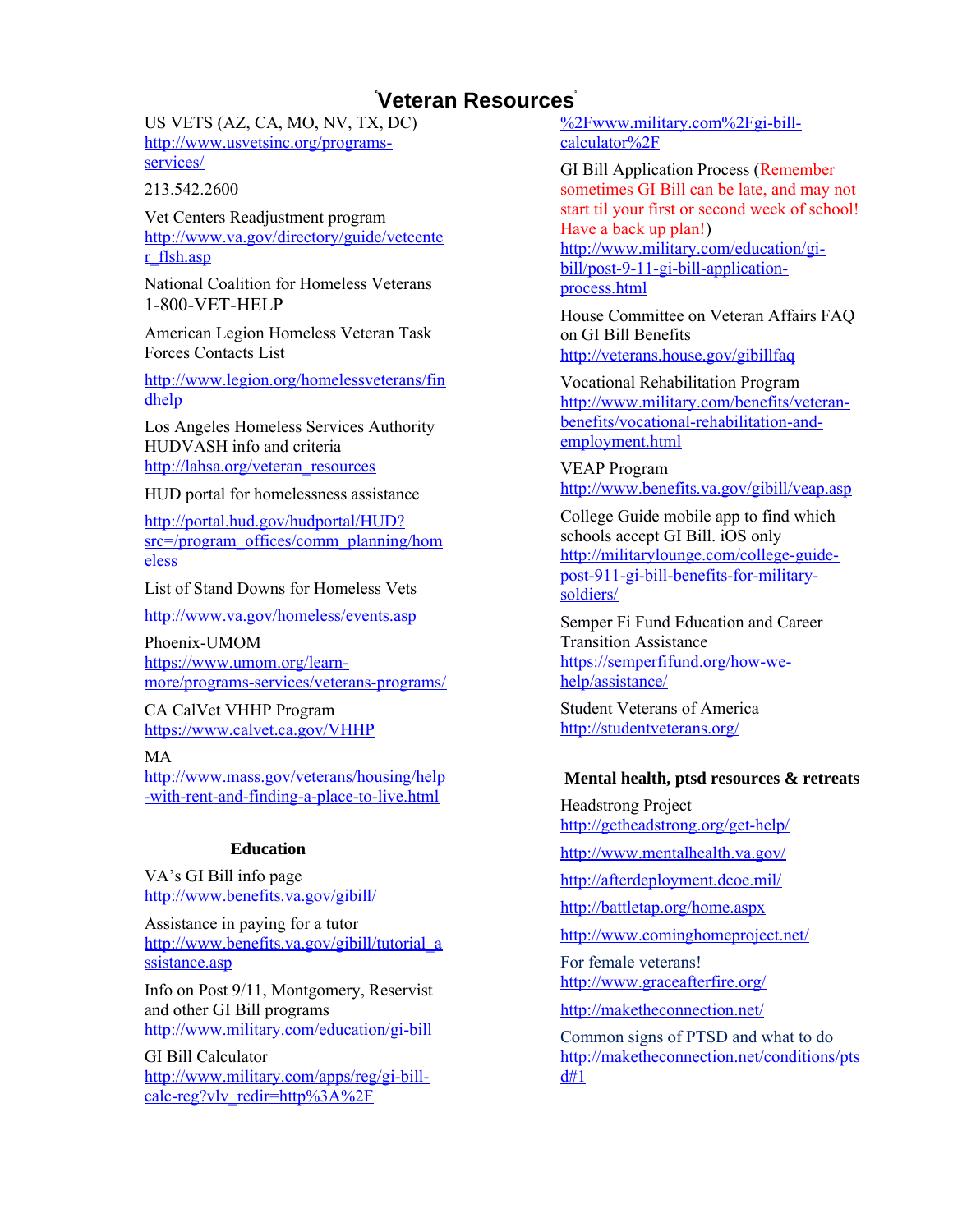Mental Health Self Assessments [http://afterdeployment.dcoe.mil/military\\_pa](http://afterdeployment.dcoe.mil/military_pathways) [thways](http://afterdeployment.dcoe.mil/military_pathways)

<http://www.ptsd.va.gov/>

Coping with Deployments Families Course [http://www.redcross.org/find-help/military](http://www.redcross.org/find-help/military-families/deployment-services/coping-deployment-course)[families/deployment-services/coping](http://www.redcross.org/find-help/military-families/deployment-services/coping-deployment-course)[deployment-course](http://www.redcross.org/find-help/military-families/deployment-services/coping-deployment-course)

Post deployment reintegration workshops [http://www.redcross.org/find-help/military](http://www.redcross.org/find-help/military-families/deployment-services/register-reconnection-workshops)[families/deployment-services/register](http://www.redcross.org/find-help/military-families/deployment-services/register-reconnection-workshops)[reconnection-workshops](http://www.redcross.org/find-help/military-families/deployment-services/register-reconnection-workshops)

Vet Centers: staffed by vets, assistance with counseling and transition <http://www.vetcenter.va.gov/>

MA only, HomeBASE program [http://www.homebaseprogram.org/general](http://www.homebaseprogram.org/general-information.aspx)[information.aspx](http://www.homebaseprogram.org/general-information.aspx)

Battle in Distress crisis intervention <http://battleindistress.org/>

**22 Until None also has access to FREE counselors that assist veterans. For a referral please contact us via the website [www.22untilnone.org](http://www.22untilnone.org/) or the facebook page 22 Until None**

The Refuge – inpatient PTSD therapy for combat PTSD and MST. Takes insurance and also has financing. [http://www.therefuge-](http://www.therefuge-ahealingplace.com/ptsd-treatment/military-combat/)

[ahealingplace.com/ptsd-treatment/military](http://www.therefuge-ahealingplace.com/ptsd-treatment/military-combat/)[combat/](http://www.therefuge-ahealingplace.com/ptsd-treatment/military-combat/)

Active duty only- Vista del Mar inpatient program. PTSD trauma program and also offers dual diagnosis and chemical dependency treatment.

[http://www.vistadelmarhospital.com/Militar](http://www.vistadelmarhospital.com/Military%20Support) [y%20Support](http://www.vistadelmarhospital.com/Military%20Support)

Operation Warrior Refuge equine therapy <http://www.owr22.org/home/>

Equines for Freedom <http://equinesforfreedom.org/>

Outward Bound outdoor retreats for veterans

[http://www.outwardbound.org/veteran](http://www.outwardbound.org/veteran-adventures/outward-bound-for-veterans)[adventures/outward-bound-for-veterans](http://www.outwardbound.org/veteran-adventures/outward-bound-for-veterans)

Heroes on the Water <http://heroesonthewater.org/> Operation Second Chance [http://www.operationsecondchance.org/retr](http://www.operationsecondchance.org/retreats) [eats](http://www.operationsecondchance.org/retreats)

Courage Beyond [https://couragebeyond.org/services-](https://couragebeyond.org/services-2/retreats/)[2/retreats/](https://couragebeyond.org/services-2/retreats/)

Sparta Project 5 day retreat program <http://utransform.org/>

Wounded Veteran Retreat Program [www.woundedveteranretreatprogram.com](http://www.woundedveteranretreatprogram.com/)

Hogs for Heroes <http://www.hogsforheroes.org/>

Combat Wounded Veteran Challenge <http://combatwounded.org/>

Warriors and Quiet Warriors <http://warriorsandquietwaters.org/>

Warfighter Foundation Expeditionary Program combat vets only [http://www.warfighterfoundation.org/warfi](http://www.warfighterfoundation.org/warfighter-expeditionary-operations/) [ghter-expeditionary-operations/](http://www.warfighterfoundation.org/warfighter-expeditionary-operations/)

Valhalla Project ptsd project by homesteading

[http://www.valhalla](http://www.valhalla-project.com/p/frequently-asked-questions.html)[project.com/p/frequently-asked](http://www.valhalla-project.com/p/frequently-asked-questions.html)[questions.html](http://www.valhalla-project.com/p/frequently-asked-questions.html)

Operation We Are Here

[http://www.operationwearehere.com/PTSD](http://www.operationwearehere.com/PTSDandTBIRetreats.html) [andTBIRetreats.html](http://www.operationwearehere.com/PTSDandTBIRetreats.html)

Camp Hope PTSD program Houston TX <http://ptsdusa.org/camp-hope/>

VA PTSD Program Locator [http://www.va.gov/directory/guide/ptsd\\_fls](http://www.va.gov/directory/guide/ptsd_flsh.asp) [h.asp](http://www.va.gov/directory/guide/ptsd_flsh.asp)

Warrior's Heart – addiction treatment for veterans, San Antonio TX <http://www.warriorsheart.com/>

California Palms addiction treatment center, approved for VA Choice program <http://www.caliparc.com/>

Motorcycle Missions- therapy building motorcycles [http://www.motorcycle](http://www.motorcycle-missions.org/)[missions.org/](http://www.motorcycle-missions.org/)

Project New Hope, MA. – retreats for vets with PTSD, TBI, MST survivors, etc <https://www.projectnewhopema.org/>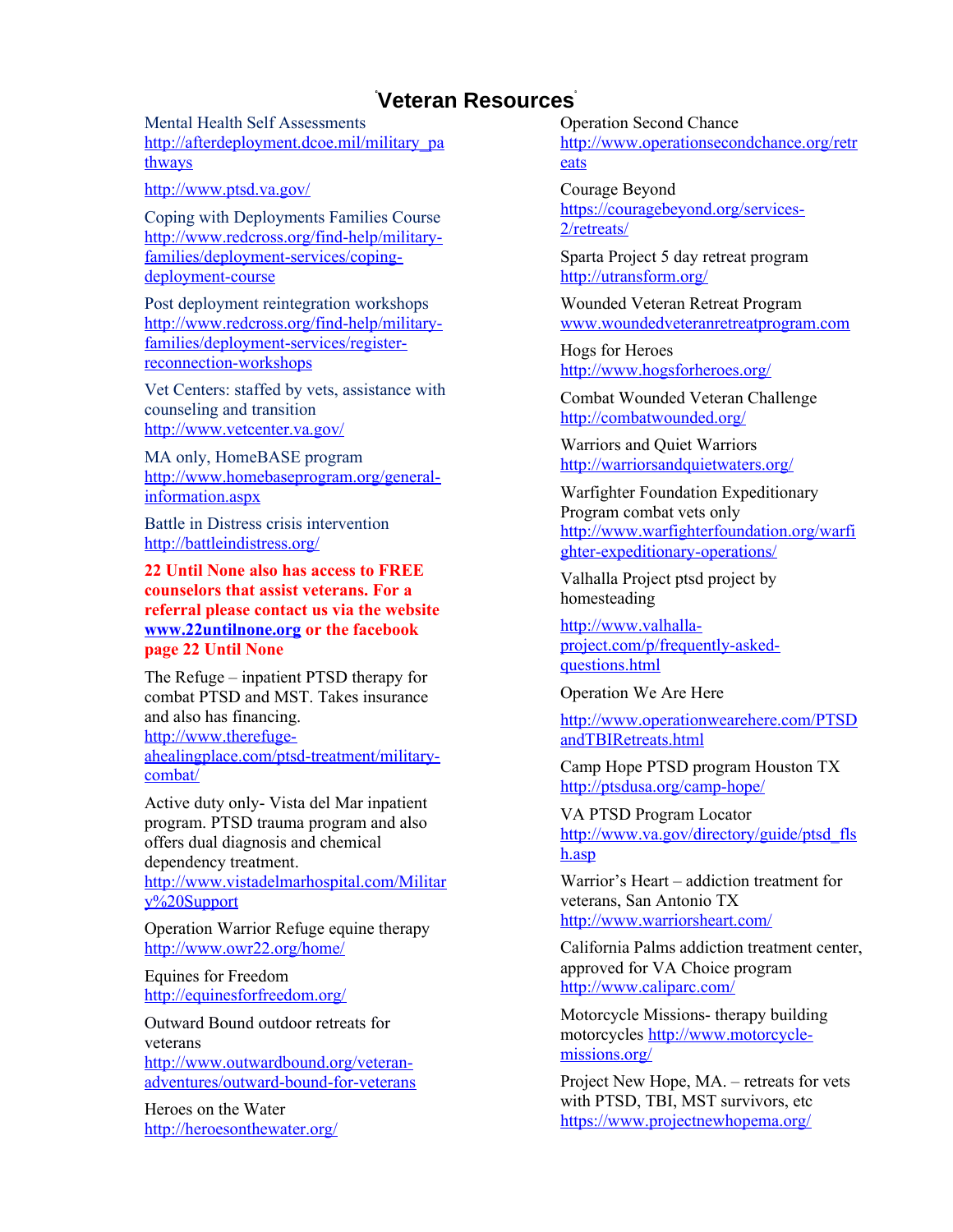Heroes Sports<http://www.heroessports.org/>

Camp Valhalla<https://campvalhalla.com/>

Operation Combat BikeSaver <https://www.combatbikesaver.org/>

### for spouses/family of veterans with PTSD

[http://familyofavet.com/PTSD\\_TBI\\_marria](http://familyofavet.com/PTSD_TBI_marriage_help.html) [ge\\_help.html](http://familyofavet.com/PTSD_TBI_marriage_help.html)

Coming Home Project- retreats for OIF/OEF vets and their families [http://www.cominghomeproject.net/chp\\_ret](http://www.cominghomeproject.net/chp_retreats) [reats](http://www.cominghomeproject.net/chp_retreats)

[http://www.ptsd.va.gov/public/family/ptsd](http://www.ptsd.va.gov/public/family/ptsd-and-relationships.asp)[and-relationships.asp](http://www.ptsd.va.gov/public/family/ptsd-and-relationships.asp)

[http://familyofavet.com/coping\\_skills\\_PTS](http://familyofavet.com/coping_skills_PTSD_spouse.html) [D\\_spouse.html](http://familyofavet.com/coping_skills_PTSD_spouse.html)

<http://www.veterancaregiver.com/>

[http://www.ptsd.va.gov/public/family/partn](http://www.ptsd.va.gov/public/family/partners-of-vets.asp) [ers-of-vets.asp](http://www.ptsd.va.gov/public/family/partners-of-vets.asp)

Warrior Beach Retreat  $-7$  day retreat for veterans and their families <http://warriorbeachretreat.org/apply/>

Healthy Relationships online class from Courage Beyond: [https://couragebeyond.org/services-](https://couragebeyond.org/services-2/online-classes/healthy-relationships/)[2/online-classes/healthy-relationships/](https://couragebeyond.org/services-2/online-classes/healthy-relationships/)

VHA's Marriage Retreats for Returning Veterans program [http://www.va.gov/health/NewsFeatures/20](http://www.va.gov/health/NewsFeatures/20120223a.asp) [120223a.asp](http://www.va.gov/health/NewsFeatures/20120223a.asp)

Dept of Defense Warrior Care [http://warriorcare.dodlive.mil/caregiver](http://warriorcare.dodlive.mil/caregiver-resources/)[resources/](http://warriorcare.dodlive.mil/caregiver-resources/)

Hearts of Valor <https://www.heartsofvalor.org/>

Healing Household 6 <http://healinghousehold6.org/>

National Caregiver Support Line <http://www.caregiver.va.gov/>

For couples<http://veterans.pairs.com/>

Warrior Beach Retreat – 7 day retreat forveterans and their families <http://warriorbeachretreat.org/apply/>

Coming Home Project- retreats for OIF/OEF vets and their families [http://www.cominghomeproject.net/chp\\_ret](http://www.cominghomeproject.net/chp_retreats) [reats](http://www.cominghomeproject.net/chp_retreats)

Article on Cmpassion Fatigure [http://www.giftfromwithin.org/html/Compa](http://www.giftfromwithin.org/html/Compassion-Fatigue-What-Veteran-Caregivers-Need-to-Know.html) [ssion-Fatigue-What-Veteran-Caregivers-](http://www.giftfromwithin.org/html/Compassion-Fatigue-What-Veteran-Caregivers-Need-to-Know.html)[Need-to-Know.html](http://www.giftfromwithin.org/html/Compassion-Fatigue-What-Veteran-Caregivers-Need-to-Know.html)

### **Financial**

Keep in mind each resource has their own criteria, it is imperative you check with each organization

Financial Planning and assistance, for USMC Infantry/Recon& FMF Corpsmen <https://03xx.org/about-us/>

VFW Unmet Needs <http://www.vfw.org/nms/>

Modest Needs- emergency financial for recently EAS veterans and civilian assistance program for vets who have been out longer

<https://www.modestneeds.org/index.asp>

Impact A Hero [http://impactplayer.org/programs/iah](http://impactplayer.org/programs/iah-emergency-financial-aid/)[emergency-financial-aid/](http://impactplayer.org/programs/iah-emergency-financial-aid/)

Semper Fi Fund [https://semperfifund.org/how-we](https://semperfifund.org/how-we-help/assistance/)[help/assistance/](https://semperfifund.org/how-we-help/assistance/)

Operation First Response for wounded vets <http://www.operationfirstresponse.org/>

Step So Cal for active duty and recently separated vets in SD and OC counties <http://www.stepsocal.org/>

LIHEAP Program for low income families, assistance with utility bills [http://www.acf.hhs.gov/programs/ocs/progr](http://www.acf.hhs.gov/programs/ocs/programs/liheap) [ams/liheap](http://www.acf.hhs.gov/programs/ocs/programs/liheap)

Military Assistance Mission AD or NG only [www.azmam.org](http://www.azmam.org/)

USA Cares- Programs for recently separated veterans<http://www.usacares.org/>

Operation Family Fund- combat wounded, rated 70% or more [http://www.operationfamilyfund.org/how](http://www.operationfamilyfund.org/how-to-apply-for-assistance/)[to-apply-for-assistance/](http://www.operationfamilyfund.org/how-to-apply-for-assistance/)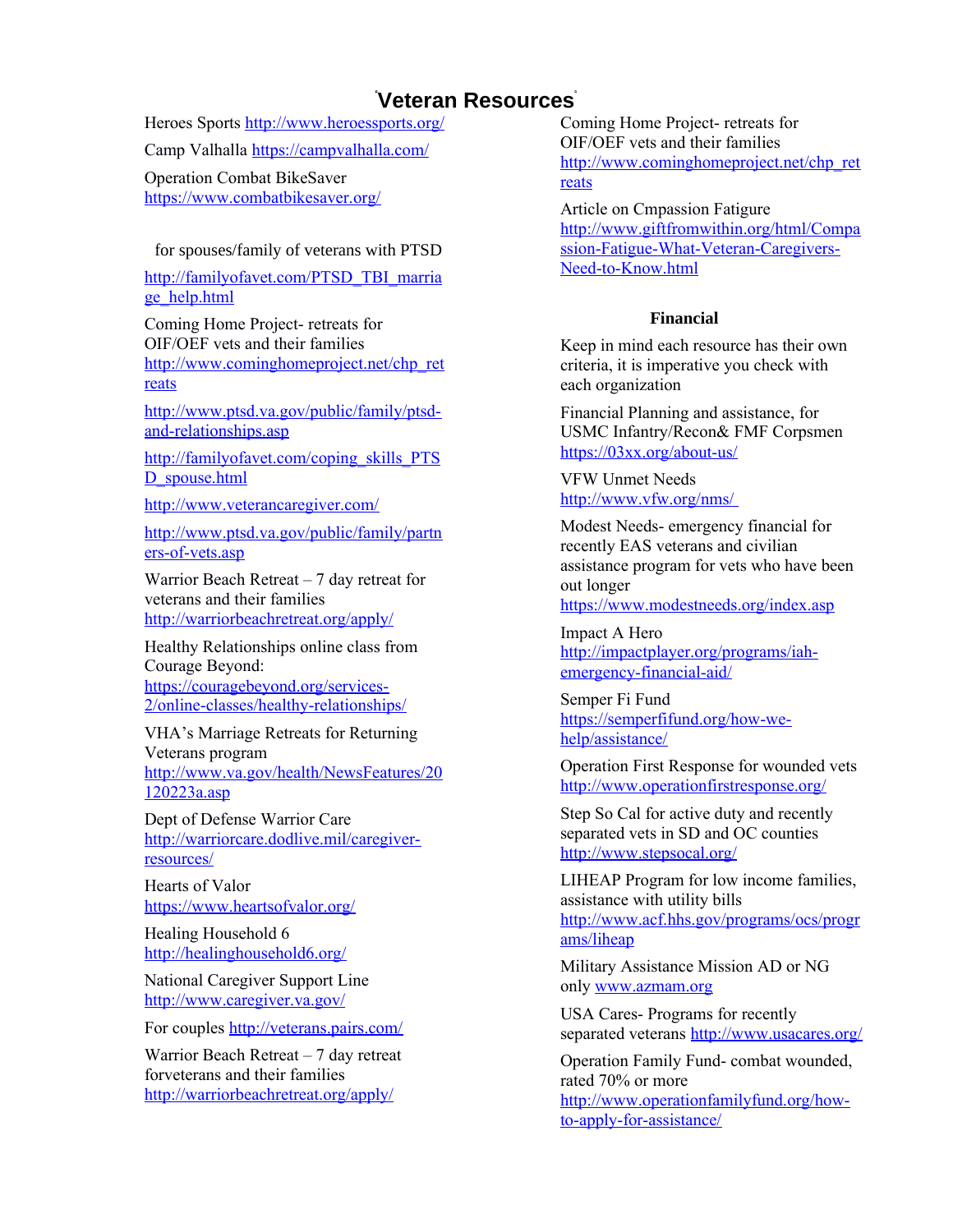List of various organizations who do financial assistance for veterans [http://www.familyofavet.com/financial\\_hel](http://www.familyofavet.com/financial_help_for_veterans.html) [p\\_for\\_veterans.html](http://www.familyofavet.com/financial_help_for_veterans.html)

22 Until None also does financial assistance in the form of food cards and utility payments \$200

Or under. [www.22untilnone.org](http://www.22untilnone.org/)

Warrior 360<http://www.warrior360.org/>

TEXAS ONLY: Defenders of Freedom <http://defendersoffreedom.us/>

TX NG ONLY: [www.txngfoundation.org](http://www.txngfoundation.org/)

#### **Wellness**

Breathing exercises from veterans yoga project [http://www.veteransyogaproject.org/practic](http://www.veteransyogaproject.org/practice.html) [e.html](http://www.veteransyogaproject.org/practice.html)

Gym memberships for vets with 30% rating from combat related injury. Catch a Lift Fund [http://www.catchaliftfund.com/about](http://www.catchaliftfund.com/about-us/)[us/](http://www.catchaliftfund.com/about-us/)

Yoga for vets, search function for local areas<http://www.yogaforvets.org/resources>

Resources to help stop drinking <https://vetchange.org/home>

Hyberbaric Oxygen Therapy for AZ vets [www.hbotofaz.org](http://www.hbotofaz.org/)

NC veterans, yoga and mediation <http://www.warriorwellnesssolutions.org/>

Gym memberships for veterans <https://www.liftforthe22.com/>

NY/Westchester County, writing workshops for veterans [http://www.veteranswritingworkshop.org/v](http://www.veteranswritingworkshop.org/vwwpages/whoweare.html) [wwpages/whoweare.html](http://www.veteranswritingworkshop.org/vwwpages/whoweare.html)

Foundation for Art & Healing [http://www.artandhealing.org/art-healing](http://www.artandhealing.org/art-healing-ptsd/)[ptsd/](http://www.artandhealing.org/art-healing-ptsd/)

Colorado- Art of War Project <http://www.artofwarproject.com/>

Armed Services Arts Partnership <http://www.asapasap.org/>

Guitars For Vets<http://guitars4vets.org/>

American Healing Arts Foundation [http://www.americanhealingartsfoundation.](http://www.americanhealingartsfoundation.org/) [org/](http://www.americanhealingartsfoundation.org/)

Chiropractic care, The Patriot Project <http://www.patriot-project.org/>

Yoga for veterans, Connected Warriors <http://connectedwarriors.org/>

Patriot Project, free chiropractic care for veterans<http://www.patriot-project.org/>

YogaFit for Warriors – PTSD: may be cost involved [https://www.yogafit.com/teacher](https://www.yogafit.com/teacher-training/YogaFit-for-Warriors-PTSD/)[training/YogaFit-for-Warriors-PTSD/](https://www.yogafit.com/teacher-training/YogaFit-for-Warriors-PTSD/)

### **Service Dog Resources**

TADSAW San Antonio TX 210-643-2901 [www.tadsaw.org](http://www.tadsaw.org/)

Handi Dogs Tuscon AZ [www.handi](http://www.handi-dogs.org/)[dogs.org](http://www.handi-dogs.org/)

Alpha K9 Sacramento CA [www.alphak9.org](http://www.alphak9.org/)

Canine Support Teams Temecula CA [www.caninesupportteams.org](http://www.caninesupportteams.org/)

Next Step Service Dogs Carlsbad CA [www.nextstepservicedogs.org](http://www.nextstepservicedogs.org/)

Operation Freedom Paws Gilroy CA [www.operationfreedompaws.org](http://www.operationfreedompaws.org/)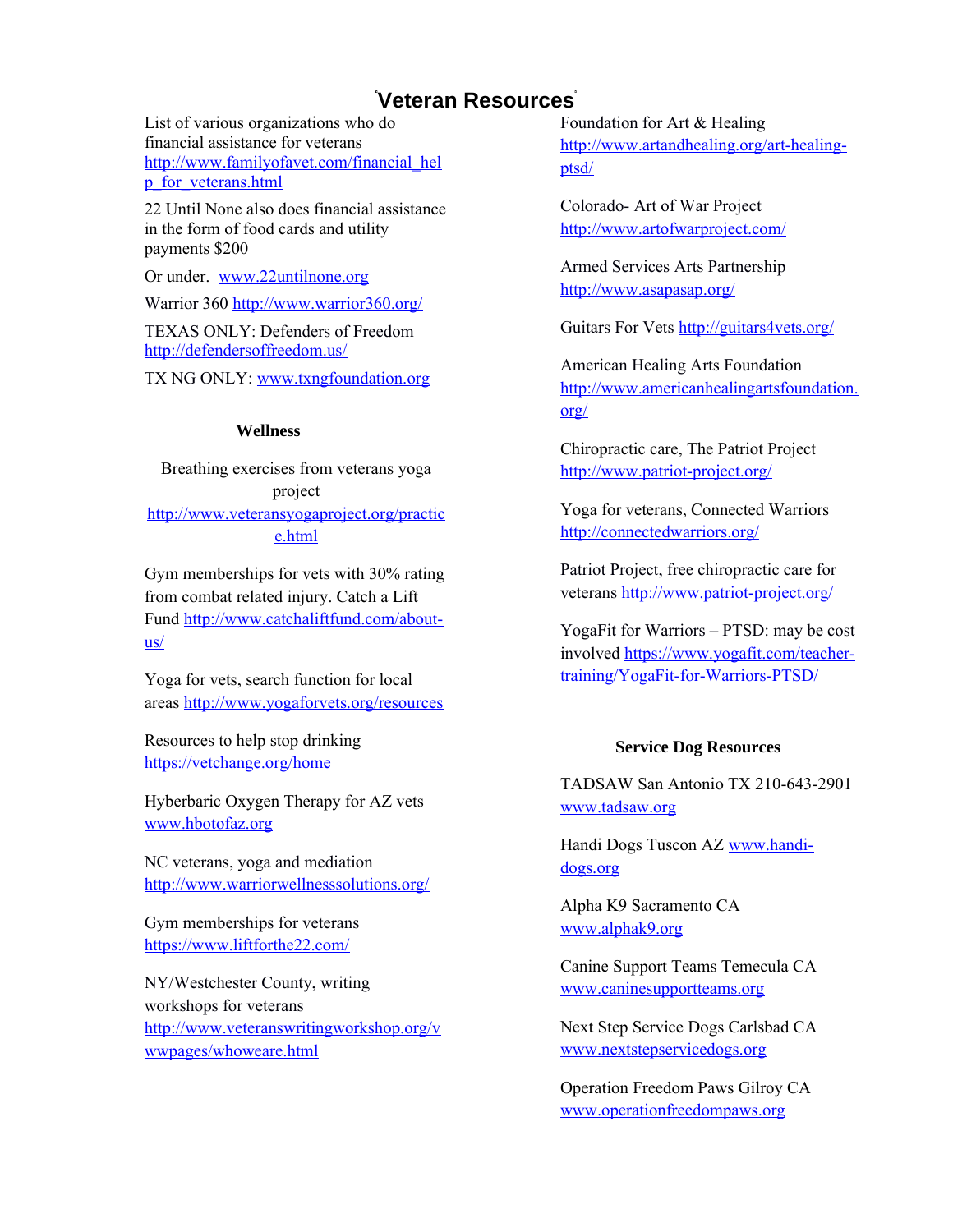Paws for Purple Hearts Rohnert Park CA [www.pawsforpurplehearts.org](http://www.pawsforpurplehearts.org/)

Sam Simon Foundation Malibu CA [www.samsimonfoundation.org](http://www.samsimonfoundation.org/)

Wounded Warrior Pack Oceanside CA

[www.sherrisprojectwoundedwarriorproject.](http://www.sherrisprojectwoundedwarriorproject.org/) [org](http://www.sherrisprojectwoundedwarriorproject.org/)

Freedom Service Dogs Englewood, CO [www.freedomservicedogs.org](http://www.freedomservicedogs.org/)

Educated Canines Torrington CT [www.ecad1.org](http://www.ecad1.org/)

Florida Dog Guides Bradenton FL [www.floridadogguidesftd.org](http://www.floridadogguidesftd.org/)

K9s for Warrios Ponte Beach FL [www.k9sforwarriors.org](http://www.k9sforwarriors.org/)

Hawaii Fido Kahuku HI [www.hawaiifido.org](http://www.hawaiifido.org/)

Coalition for the Empowerment of Patriots Griffith IN [www.empoweringpatriots.org](http://www.empoweringpatriots.org/)

Puppy Jake Foundation DesMoines IA [www.puppyjakefoundation.org](http://www.puppyjakefoundation.org/)

Hero Dogs Brookville MD [www.hero](http://www.hero-dogs.org/)[dogs.org](http://www.hero-dogs.org/)

Operation Delta Dog Chelmsford MA [www.operationdeltadog.org](http://www.operationdeltadog.org/)

Super Fido Marlton NJ [www.semperfido.org](http://www.semperfido.org/)

Paws and Stripes Rio Rancho NM [www.pawsandstripes.org](http://www.pawsandstripes.org/)

4Paws4Patriots Southern CA <http://4paws4patriots.com/>

Puppies Behind Bars NYC [www.puppiesbehindbars.com](http://www.puppiesbehindbars.com/) Battle Buddy Foundation Olde West Chester OH [www.tbbf.org](http://www.tbbf.org/)

Battle Buddies USA Newport, RI [www.USAbattlebuddies.org](http://www.USAbattlebuddies.org/)

Hounds Helping Heroes Heal Mansfield TX [www.h4hero.com](http://www.h4hero.com/)

Service Dog Express San Antonio TX [www.servicedogexpress.com](http://www.servicedogexpress.com/)

Paws for Purple Hearts Arlington VA [www.pawsforpurplehearts.org](http://www.pawsforpurplehearts.org/)

Vets Moving Forward Catharpin, VA

[www.vetsfwd.org](http://www.vetsfwd.org/)

Northwest Battle Buddies Battle Ground WA [www.northwestbattlebuddies.org](http://www.northwestbattlebuddies.org/)

Custom Canines Madison WI [www.customcanines.org](http://www.customcanines.org/)

WAGS Madison WI [www.WAGS.net](http://www.WAGS.net/)

Semper Fi Fund's Tim and Sandy Day Canine program [https://semperfifund.org/how-we](https://semperfifund.org/how-we-help/assistance/)[help/assistance/](https://semperfifund.org/how-we-help/assistance/)

### **Anxiety/panic tools**

[http://www.calmclinic.com/anxiety/treatme](http://www.calmclinic.com/anxiety/treatment/breathing-exercises) [nt/breathing-exercises](http://www.calmclinic.com/anxiety/treatment/breathing-exercises)

[http://www.wikihow.com/Help-Someone-](http://www.wikihow.com/Help-Someone-Having-a-Panic-Attack)[Having-a-Panic-Attack](http://www.wikihow.com/Help-Someone-Having-a-Panic-Attack)

[http://panicfreeme.com/213/10-tips-to](http://panicfreeme.com/213/10-tips-to-jumpstart-your-recovery-from-panic-attacks/)[jumpstart-your-recovery-from-panic](http://panicfreeme.com/213/10-tips-to-jumpstart-your-recovery-from-panic-attacks/)[attacks/](http://panicfreeme.com/213/10-tips-to-jumpstart-your-recovery-from-panic-attacks/)

Flashbacks [http://maketheconnection.net/symptoms/flas](http://maketheconnection.net/symptoms/flashbacks) [hbacks](http://maketheconnection.net/symptoms/flashbacks)

**Military retirement**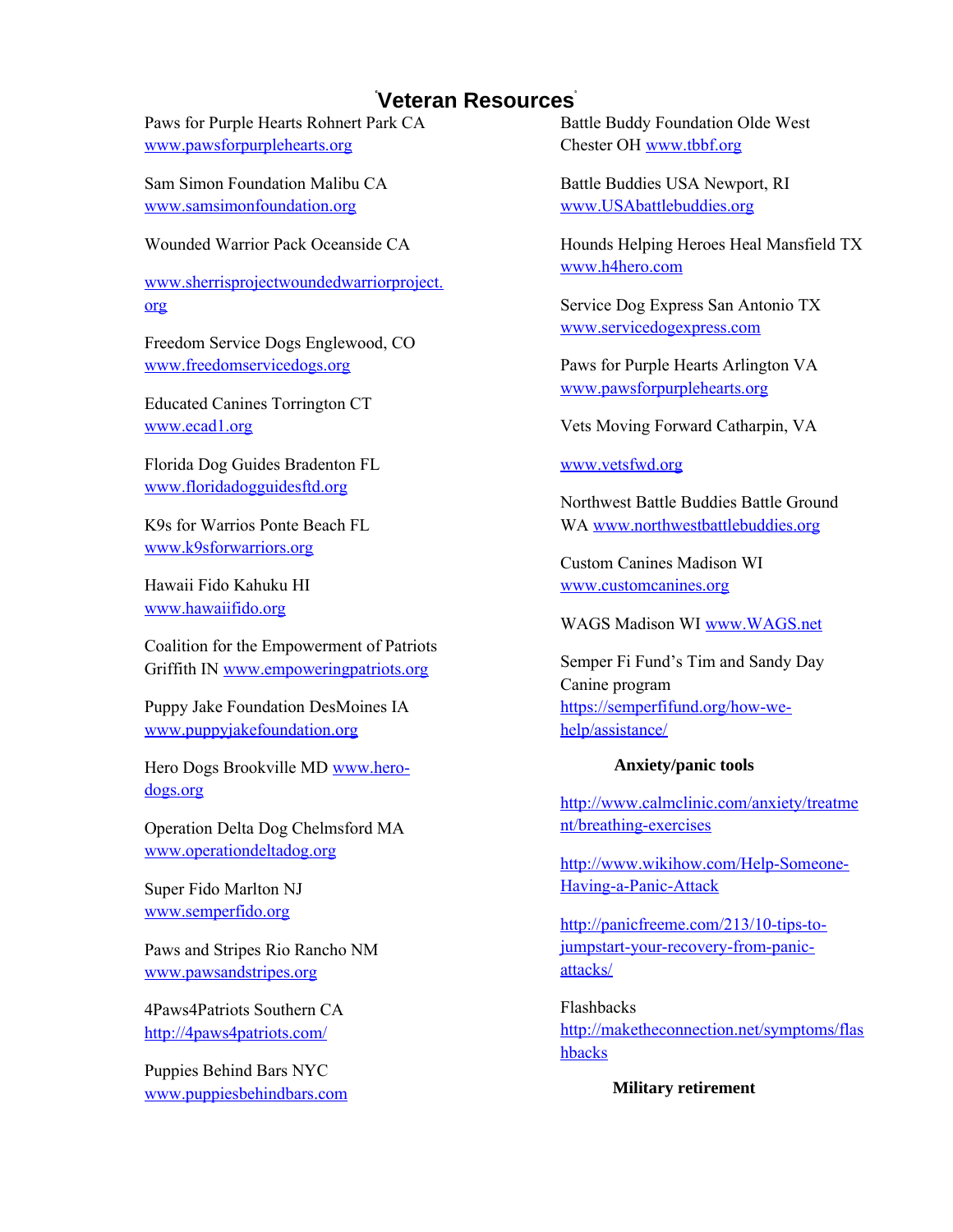[http://www.military.com/benefits/military](http://www.military.com/benefits/military-pay/the-military-retirement-system.html)[pay/the-military-retirement-system.html](http://www.military.com/benefits/military-pay/the-military-retirement-system.html)

<http://www.dfas.mil/retiredmilitary.html>

[http://myarmybenefits.us.army.mil/Home/B](http://myarmybenefits.us.army.mil/Home/Benefit_Calculators/Retirement.html) [enefit\\_Calculators/Retirement.html](http://myarmybenefits.us.army.mil/Home/Benefit_Calculators/Retirement.html)

[https://www.usaa.com/inet/pages/advice\\_mi](https://www.usaa.com/inet/pages/advice_military_retirement_main?akredirect=true) litary retirement main?akredirect=true

[http://militaryadvantage.military.com/categ](http://militaryadvantage.military.com/category/retiree-benefits/) [ory/retiree-benefits/](http://militaryadvantage.military.com/category/retiree-benefits/)

mobile apps for benefits/info

<https://mobile.va.gov/>

PTSD Coach [0http://www.ptsd.va.gov/public/materials/a](http://www.ptsd.va.gov/public/materials/apps/PTSDCoach.asp) [pps/PTSDCoach.asp](http://www.ptsd.va.gov/public/materials/apps/PTSDCoach.asp)

Mindfulness Coach [http://www.ptsd.va.gov/public/materials/ap](http://www.ptsd.va.gov/public/materials/apps/mobileapp_mindfulness_coach.asp) [ps/mobileapp\\_mindfulness\\_coach.asp](http://www.ptsd.va.gov/public/materials/apps/mobileapp_mindfulness_coach.asp)

[http://militarylounge.com/#apps](#page-7-2)

Claims Coach [http://www.legion.org/claimscoach#\\_blank](#page-7-1)

### <span id="page-7-2"></span>**Relocation assistance**

Military OneSource [http://www.militaryonesource.mil/moving?](http://www.militaryonesource.mil/moving?content_id=266923) [content\\_id=266923](http://www.militaryonesource.mil/moving?content_id=266923)

American Legion Members discounts on moving & relocation <http://www.legion.org/benefits/moving>

### **FEMALE VETERANS**

Grace After Fire <http://www.graceafterfire.org/>

Boots to Heels- Dallas, TX Boots to Heels – Dallas TX, female veterans

[http://www.attitudesandattire.org/what](http://www.attitudesandattire.org/what-we-do/our-aa-program/boutique.html)[we-do/our-aa-program/boutique.html](http://www.attitudesandattire.org/what-we-do/our-aa-program/boutique.html)

Free counseling for MST survivors [http://www.va.gov/directory/guide/vetcente](http://www.va.gov/directory/guide/vetcenter.asp) [r.asp](http://www.va.gov/directory/guide/vetcenter.asp)

Center Point Retreats <http://www.centerpointretreats.org/>

Kieve Wavus Veterans Camp (check schedule for womens retreat) <http://www.kieve.org/veterans/>

Operation Second Chance [http://www.operationsecondchance.org/retr](http://www.operationsecondchance.org/retreats) [eats](http://www.operationsecondchance.org/retreats)

Job resources for female vets from US Dept of Labor <https://www.dol.gov/vets/womenveterans/>

Maternity and Womens Care through the VA [http://www.womenshealth.va.gov/WOMEN](http://www.womenshealth.va.gov/WOMENSHEALTH/OutreachMaterials/GeneralHealthandWellness/maternity.asp) [SHEALTH/OutreachMaterials/GeneralHeal](http://www.womenshealth.va.gov/WOMENSHEALTH/OutreachMaterials/GeneralHealthandWellness/maternity.asp) [thandWellness/maternity.asp](http://www.womenshealth.va.gov/WOMENSHEALTH/OutreachMaterials/GeneralHealthandWellness/maternity.asp)

<span id="page-7-1"></span>Financial assistance and leadership programs for female vets <http://www.f7group.com/>

Fatigues to Fabulous, assistance transitioning to civilian life <http://www.fatiguestofabulous.com/>

Emergency housing assistance for female vets<http://www.militarywomeninneed.org/>

Emergency financial assistance and work attire for female vets [http://www.onesavvyveteran.org/#!](#page-7-0) [repairs/cuy0](#page-7-0)

<span id="page-7-0"></span>Operation Reinvent, helping female vets transition into the civilian workforce <http://operationreinvent.org/>